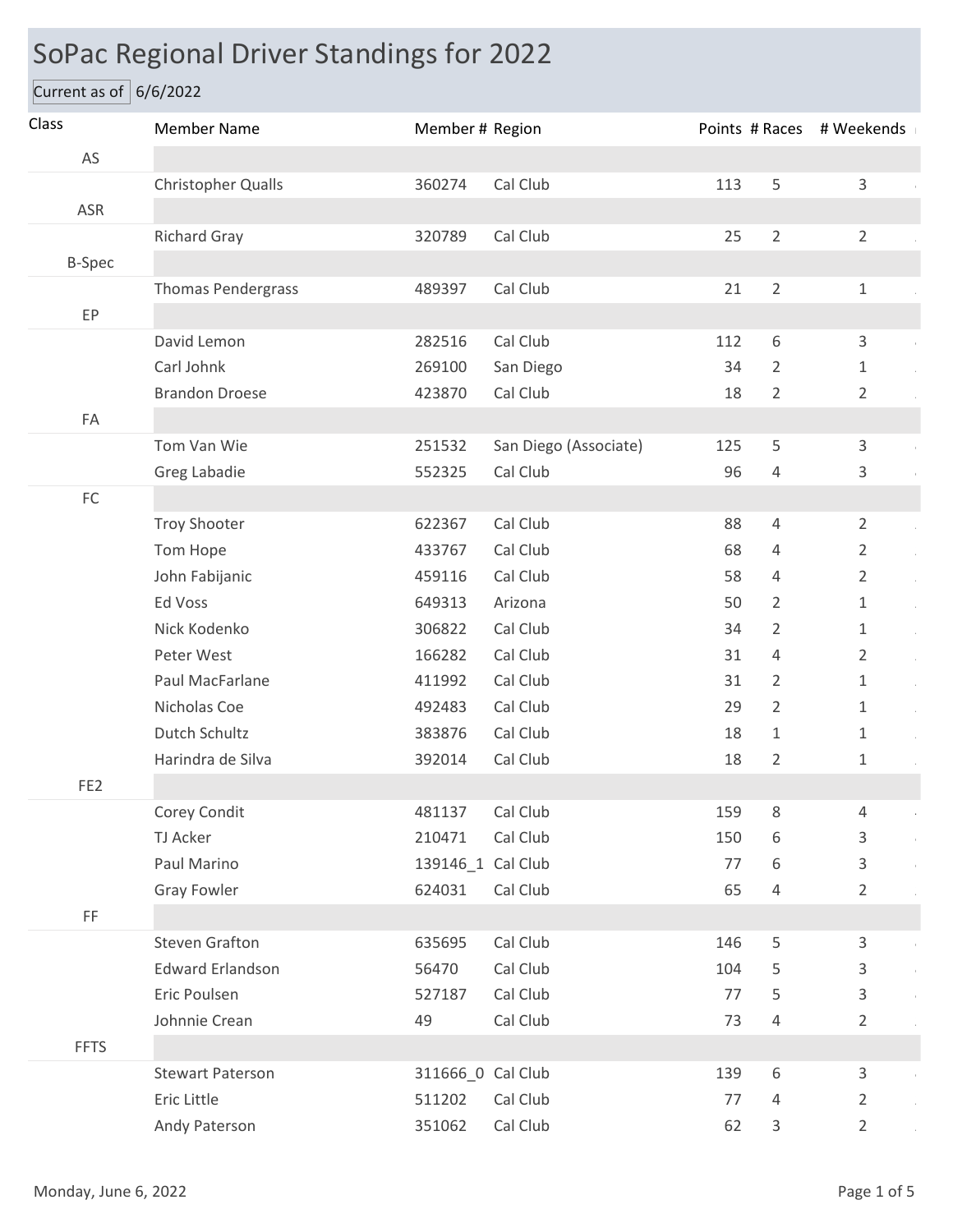| Class           | <b>Member Name</b>             | Member # Region   |                       |     |                  | Points # Races # Weekends |
|-----------------|--------------------------------|-------------------|-----------------------|-----|------------------|---------------------------|
|                 | Norman MacKinnon Marshall, III | 547188            | Cal Club              | 46  | $\overline{2}$   | $\mathbf{1}$              |
|                 | Mark Wilson                    | 651656            | San Diego             | 38  | $\overline{2}$   | $\mathbf{1}$              |
| FP              |                                |                   |                       |     |                  |                           |
|                 | Gary Murph                     | 124025            | Cal Club              | 185 | $\overline{7}$   | $\overline{4}$            |
|                 | Garey Raymond                  | 508241            | Cal Club              | 113 | 5                | 3                         |
|                 | Ethan Shippert                 | 231135            | Cal Club              | 43  | $\overline{2}$   | $\overline{2}$            |
| <b>FV</b>       |                                |                   |                       |     |                  |                           |
|                 | Mark Edwards                   | 63787_1           | Cal Club              | 150 | 6                | 3                         |
|                 | Don Manthe                     | 254525            | Cal Club              | 21  | $\overline{2}$   | $\mathbf{1}$              |
| <b>FX</b>       |                                |                   |                       |     |                  |                           |
|                 | <b>Terrence Carraher</b>       | 466278            | Cal Club              | 142 | 5                | 3                         |
|                 | David Schnell                  | 674392            | Cal Club              | 36  | $\overline{2}$   | $\mathbf{1}$              |
| GT1             |                                |                   |                       |     |                  |                           |
|                 | Michael Lewis                  | 113617            | San Diego (Associate) | 100 | $\overline{4}$   | 3                         |
|                 | Paul Fairchild                 | 55916             | Arizona               | 50  | $\overline{2}$   | $\mathbf{1}$              |
|                 | J. Byron Walker                | 231457            | Cal Club              | 42  | $\overline{2}$   | $\mathbf{1}$              |
|                 | Tim Adolphson                  | 478328            | Cal Club              | 42  | $\overline{2}$   | $\mathbf{1}$              |
|                 | Mike Sheehan                   | 280642            | Cal Club              | 36  | $\overline{2}$   | 1                         |
| GT <sub>2</sub> |                                |                   |                       |     |                  |                           |
|                 | Sean Whitwood                  | 527444            | Cal Club              | 124 | 6                | 3                         |
|                 | Robert Kelly                   | 63994             | Cal Club              | 117 | 6                | 4                         |
|                 | Mike Henderson                 | 124620            | Cal Club              | 69  | 4                | $\overline{2}$            |
|                 | Marvin Epps                    | 511477            | Cal Club              | 39  | $\overline{2}$   | 1                         |
| GT3             |                                |                   |                       |     |                  |                           |
|                 | Michael Lewis                  | 113617            | San Diego (Associate) | 132 | 6                | 3                         |
|                 | <b>Christopher Qualls</b>      | 360274            | Cal Club              | 91  | 5                | 3                         |
|                 | <b>Tony Rivera</b>             |                   | 199386_1 San Diego    | 73  | 4                | $\overline{2}$            |
|                 | Mike Henderson                 | 124620            | Cal Club              | 71  | 4                | $\overline{2}$            |
|                 | Scott Graham                   | 389475            | Cal Club              | 42  | $\overline{2}$   | $\mathbf 1$               |
|                 | Wayne Graham                   | 290882            | Cal Club              | 32  | $\overline{2}$   | $1\,$                     |
|                 | Douglas Ruthroff               | 195692            | Arizona               | 30  | $\overline{2}$   | $\mathbf 1$               |
|                 | <b>Wolfgang Maike</b>          | 42175_1           | Cal Club              | 27  | $\overline{2}$   | $\mathbf 1$               |
| GTL             |                                |                   |                       |     |                  |                           |
|                 | <b>Brian Linn</b>              | 135242            | Cal Club              | 171 | $\boldsymbol{7}$ | $\overline{4}$            |
|                 | Seth Harris                    | 643046            | Cal Club              | 93  | 6                | 3                         |
|                 | Michael Lewis                  | 113617            | San Diego (Associate) | 78  | 4                | 3                         |
|                 | <b>Craig Carter</b>            | 359082            | Cal Club              | 53  | 4                | $\overline{2}$            |
|                 | Matt Snow                      | 332909_1 Cal Club |                       | 33  | $\overline{2}$   | $\mathbf 1$               |
| <b>GTX</b>      |                                |                   |                       |     |                  |                           |
|                 | Ed Charnock                    | 385844            | Cal Club              | 100 | $\overline{4}$   | 3                         |
|                 | <b>Bob Blizzard</b>            | 500704            | San Diego             | 71  | $\overline{2}$   | $\overline{2}$            |
|                 | Michael Arnheiter              | 280553            | Cal Club              | 21  | $\mathbf 1$      | $1\,$                     |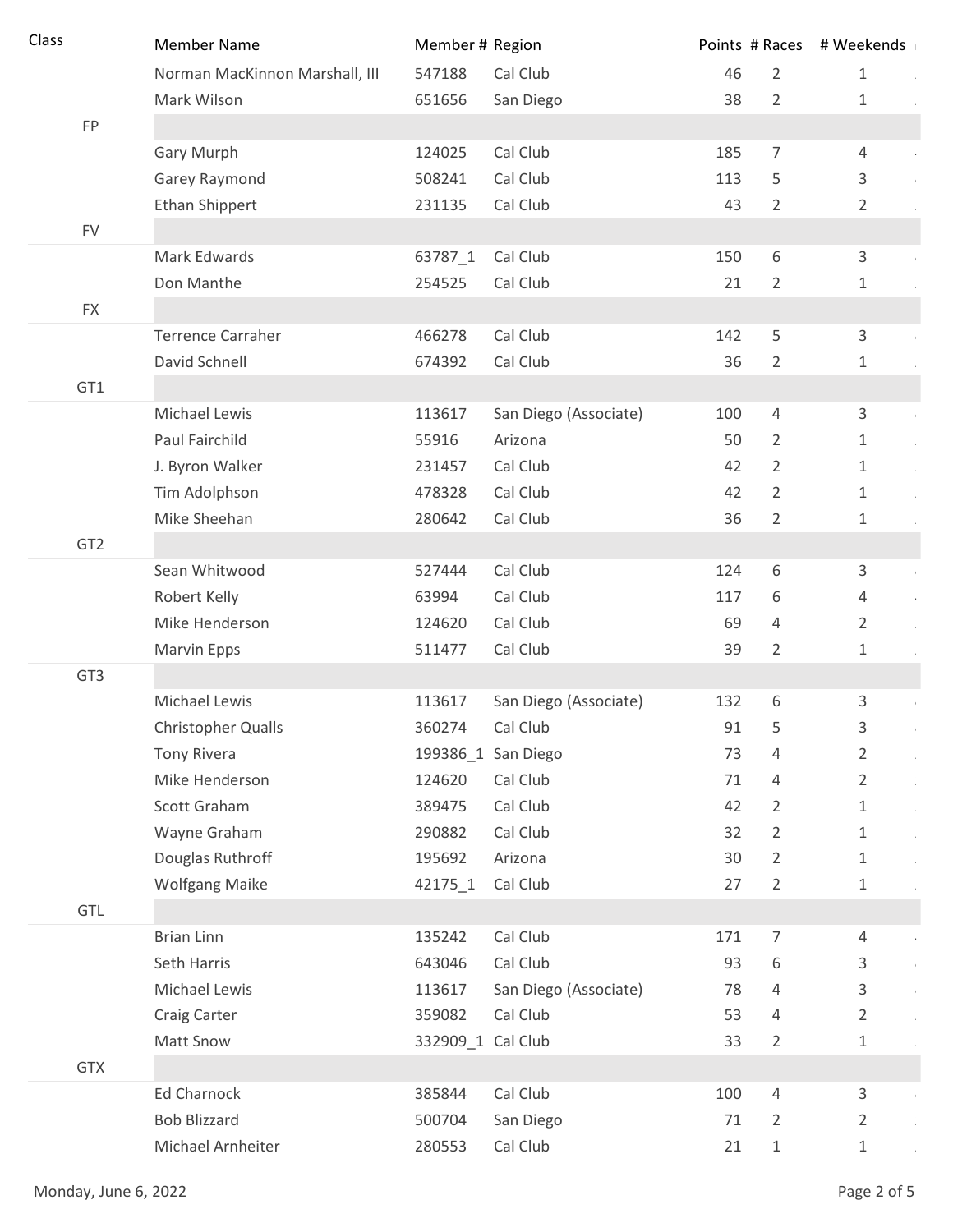| Class |                | <b>Member Name</b>      | Member # Region   |           |     |                | Points # Races # Weekends |
|-------|----------------|-------------------------|-------------------|-----------|-----|----------------|---------------------------|
|       | HP             |                         |                   |           |     |                |                           |
|       |                | <b>Bobby Beyer</b>      | 437336            | Cal Club  | 135 | 6              | 3                         |
|       |                | <b>Ben Valentine</b>    | 402434            | Cal Club  | 92  | 4              | 3                         |
|       |                | Cory Markos             | 356165            | Cal Club  | 60  | 4              | $\overline{2}$            |
|       | <b>ITC</b>     |                         |                   |           |     |                |                           |
|       |                | K David Snow            | 173769            | Cal Club  | 25  | $\mathbf{1}$   | $\mathbf{1}$              |
|       |                | Matt Snow               | 332909_1 Cal Club |           | 25  | $\mathbf 1$    | $\mathbf{1}$              |
|       | <b>ITE</b>     |                         |                   |           |     |                |                           |
|       |                | Paul Gassen             | 387638            | Cal Club  | 150 | $6\,$          | 3                         |
|       |                | <b>Trenton Griswold</b> | 513457            | Cal Club  | 21  | $\mathbf 1$    | 1                         |
|       | P1             |                         |                   |           |     |                |                           |
|       |                | Johnnie Crean           | 49                | Cal Club  | 60  | 3              | $\overline{2}$            |
|       |                | Chip Romer              | 512461            | Las Vegas | 42  | $\overline{2}$ | 1                         |
|       |                | <b>Todd Slusher</b>     | 464101            | Las Vegas | 18  | $\overline{2}$ | 1                         |
|       | P <sub>2</sub> |                         |                   |           |     |                |                           |
|       |                | <b>Timothy Day</b>      | 391495            | Cal Club  | 96  | 5              | 3                         |
|       |                | Robert Kazen            | 338303            | Cal Club  | 50  | 2              | $\mathbf 1$               |
|       |                | Andy Chan               | 270556            | Cal Club  | 35  | $\overline{2}$ | $\mathbf{1}$              |
|       |                | Mike Calka              | 548287            | Cal Club  | 18  | $\mathbf{1}$   | $\mathbf 1$               |
|       | PX             |                         |                   |           |     |                |                           |
|       |                | Dave Tweedlie           | 405557            | Cal Club  | 75  | 3              | $\overline{2}$            |
|       | S <sub>2</sub> |                         |                   |           |     |                |                           |
|       |                | Joseph Moran            | 80709             | Cal Club  | 50  | $\overline{2}$ | $\mathbf{1}$              |
|       |                | <b>Edward Guenther</b>  | 95142             | Arizona   | 42  | $\overline{2}$ | 1                         |
|       |                | Jeff Anderson           | 176634_1 Cal Club |           | 36  | $\overline{2}$ | 1                         |
|       |                | Wayne Smith             | 195705_1 Cal Club |           | 34  | 2              | 1                         |
|       |                | Robert Lovenson         | 249067            | Cal Club  | 32  | 2              | 1                         |
|       | SM             |                         |                   |           |     |                |                           |
|       |                | Evan Jacobs             | 549144            | Cal Club  | 214 | $\mathsf 9$    | 5                         |
|       |                | <b>Austin Varca</b>     | 636459            | Cal Club  | 149 | 8              | 4                         |
|       |                | Jorge Diaz              | 109617            | San Diego | 148 | 10             | 5                         |
|       |                | Clement Lee             | 316101            | Cal Club  | 110 | $\overline{7}$ | 4                         |
|       |                | David Varco             | 227164            | Cal Club  | 106 | 6              | 3                         |
|       |                | <b>Bill Nelson</b>      | 320039            | Cal Club  | 101 | 8              | 4                         |
|       |                | Giorgio Pierangeli      | 464397            | Cal Club  | 94  | 6              | 3                         |
|       |                | Joey Jordan             | 407658            | San Diego | 85  | 4              | 2                         |
|       |                | Alan Leukhardt III      | 302520_1 Cal Club |           | 70  | 6              | 3                         |
|       |                | Alan Leukhardt IV       | 302520_4 Cal Club |           | 69  | 6              | 3                         |
|       |                | Gabriel Estrada Jr.     | 479092            | Cal Club  | 69  | 4              | 3                         |
|       |                | Robert Edmison          | 363776            | Cal Club  | 60  | 4              | $\overline{2}$            |
|       |                | <b>Curtis Gong</b>      | 425401            | Cal Club  | 59  | 4              | $\overline{2}$            |
|       |                | Fergus Fay              | 546455            | Las Vegas | 47  | 4              | $\overline{2}$            |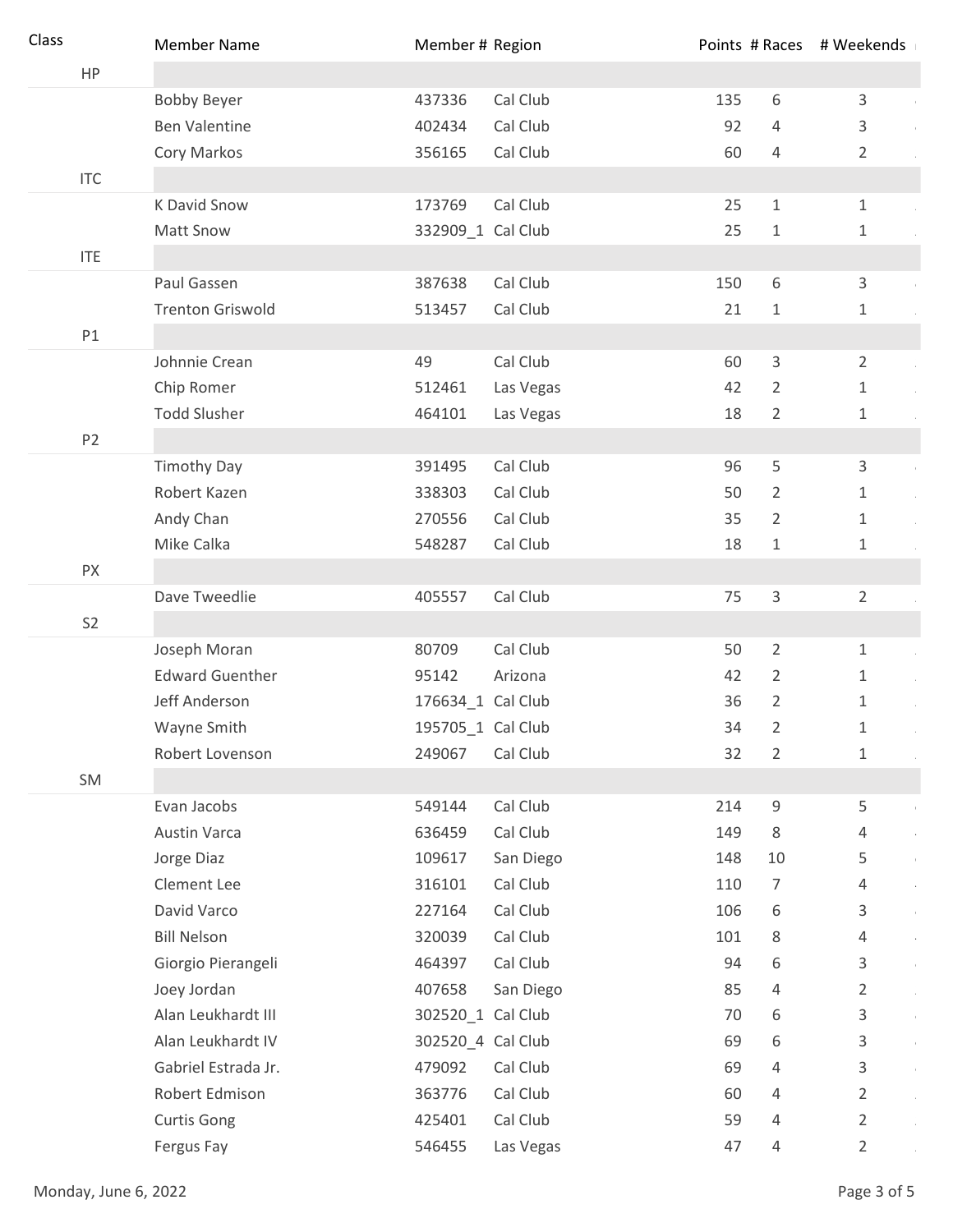| Class         | <b>Member Name</b>    | Member # Region   |           |     |                | Points # Races # Weekends |
|---------------|-----------------------|-------------------|-----------|-----|----------------|---------------------------|
|               | John Stott            | 119987_1 Cal Club |           | 39  | $\overline{2}$ | $1\,$                     |
|               | David Mitchell        | 629336            | Cal Club  | 29  | $\overline{2}$ | 1                         |
|               | Kayla Etherington     | 355962            | Cal Club  | 29  | $\overline{4}$ | $\overline{2}$            |
|               | Gabriel Estrada       | 476897            | Cal Club  | 25  | 2              | 1                         |
|               | <b>Nick Rellas</b>    | 679502            | Cal Club  | 13  | 1              | $\mathbf{1}$              |
|               | John Gorman           | 675128            | Cal Club  | 11  | 1              | 1                         |
| SP            |                       |                   |           |     |                |                           |
|               | Joshua Pitt           | 340024            | Cal Club  | 25  | $\mathbf{1}$   | $\mathbf{1}$              |
|               | Wayne Graham          | 290882            | Cal Club  | 25  | 1              | $\overline{2}$            |
| Spec Corvette |                       |                   |           |     |                |                           |
|               | Jean Charles Meynet   | 392327            | Cal Club  | 86  | $\overline{4}$ | $\overline{2}$            |
|               | Marc LaCorte          | 506559            | Cal Club  | 80  | 4              | $\overline{2}$            |
|               | Oli Thordarson        | 375061            | Cal Club  | 77  | 4              | $\overline{2}$            |
|               | <b>Greg Nester</b>    | 611117            | Cal Club  | 67  | $\overline{4}$ | $\overline{2}$            |
|               | Darren Griffith       | 355621            | Arizona   | 48  | 3              | $\overline{2}$            |
|               | Craig Dale            | 389132            | Cal Club  | 41  | 2              | $\mathbf{1}$              |
|               | Dr. Evan Gold         | 620516            | San Diego | 33  | 2              | 1                         |
|               | Kevin Michaels        | 673837            | Cal Club  | 26  | 2              | 1                         |
|               | Patrick Howe          | 641397            | San Diego | 26  | 2              | 1                         |
|               | <b>Kevin Missig</b>   | 484031            | Cal Club  | 15  | 2              | 1                         |
| Spec MX5      |                       |                   |           |     |                |                           |
|               | Wyatt Couch           | 597815            | Cal Club  | 46  | $\overline{2}$ | $\mathbf{1}$              |
|               | Wesley Mollno         | 403801            | Cal Club  | 39  | $\overline{2}$ | 1                         |
|               | Todd Launchbaugh      | 276906            | Cal Club  | 32  | $\overline{2}$ | 1                         |
|               | Antonio Zarcone       | 651238            | Las Vegas | 17  | 1              | 1                         |
|               | <b>Richard James</b>  | 156276            | Cal Club  | 13  | 2              | 1                         |
| SRF3          |                       |                   |           |     |                |                           |
|               | <b>Bryan Schubert</b> | 527833            | Cal Club  | 154 | 10             | 5                         |
|               | TJ Acker              | 210471            | Cal Club  | 150 | 6              | 3                         |
|               | <b>Trevor Acker</b>   | 644255            | Cal Club  | 116 | 10             | 5                         |
|               | Jay Rosenthal         | 507814            | Cal Club  | 85  | 5              | 3                         |
|               | Tom Misrendino        | 131146            | Cal Club  | 80  | 6              | 3                         |
|               | Paul Marino           | 139146 1 Cal Club |           | 79  | 6              | 3                         |
|               | Mike Miserendino      | 312012            | Cal Club  | 78  | $\overline{4}$ | 3                         |
|               | Don Palla             | 236212_1 Cal Club |           | 76  | 7              | 4                         |
|               | Federico Mosconi      | 442495            | San Diego | 72  | $\overline{4}$ | 2                         |
|               | Michael Moshay        | 495925            | Cal Club  | 72  | 7              | 4                         |
|               | Mark Ballangee        | 267269            | Cal Club  | 54  | $\overline{4}$ | 3                         |
|               | Jack Willes           | 131091            | Cal Club  | 37  | 6              | 3                         |
|               | Denny Fosdick         | 137421            | Cal Club  | 30  | $\overline{4}$ | $\overline{2}$            |
|               | Aaron Stein           | 264198            | Cal Club  | 30  | 2              | $\mathbf{1}$              |
|               | Robert Edmison        | 363776            | Cal Club  | 30  | $\overline{2}$ | 1                         |